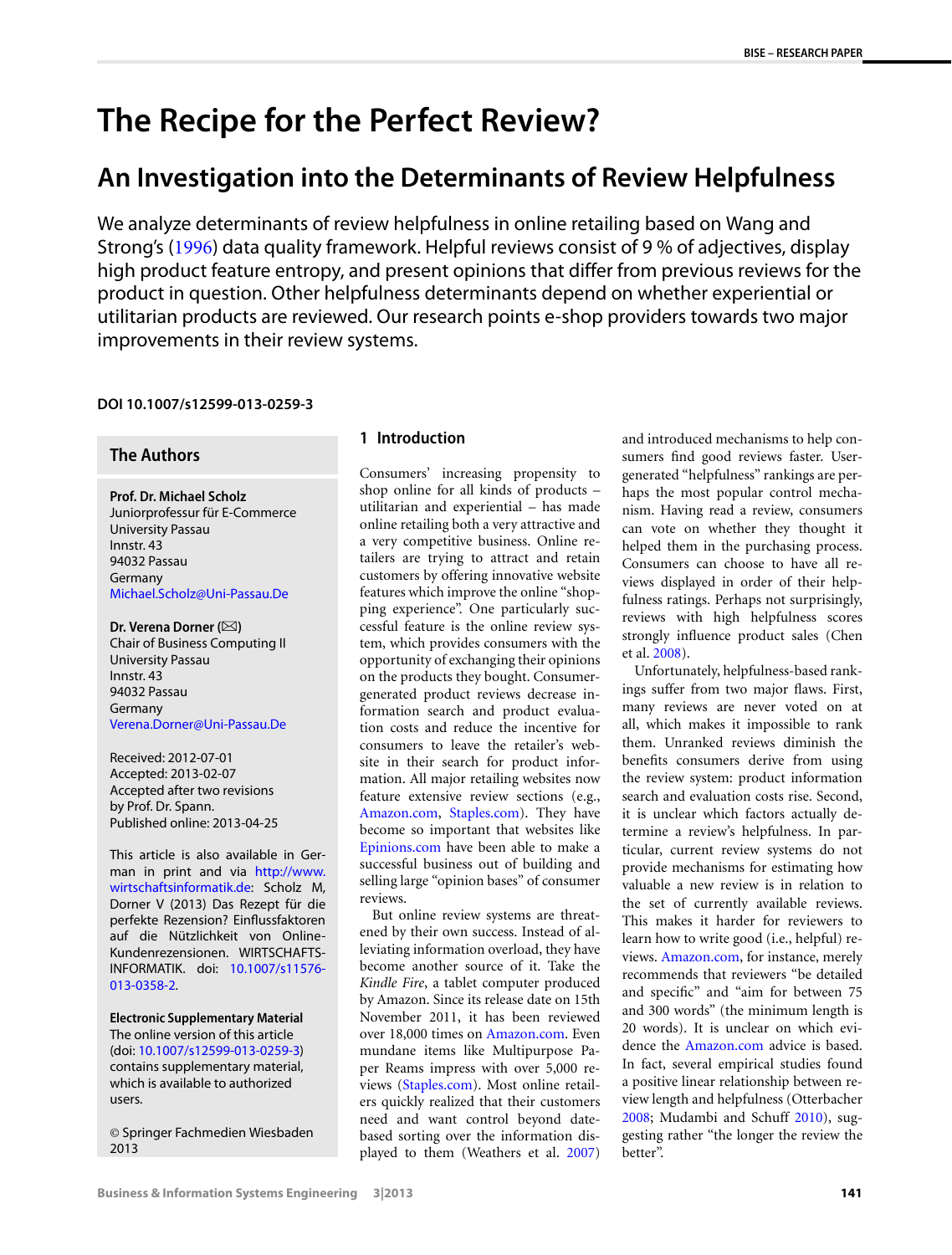<span id="page-1-2"></span>

**Fig. 1** Original data quality framework (Wang and Strong [1996](#page-10-0))

We conducted a comprehensive survey of research on the determinants of review helpfulness in Amazon-like retail-ing review systems.<sup>[1](#page-1-0)</sup> Unfortunately, the results reported in prior studies are contradictory. Our contribution to research on online consumer reviews is twofold. First, we build a basis for reconciling conflicting prior findings by anchoring them in Wang and Strong's [\(1996](#page-10-0)) well-known data quality framework. Second, we develop a model for explaining review helpfulness and empirically test it on three utilitarian and three experiential product categories from [Amazon.com](http://Amazon.com).

Review systems could be much improved if we knew which factors determine review helpfulness. Online retailers could introduce automatic review scoring systems to reduce consumer search costs. They could also provide better reviewer support to improve average review quality. Consumers would have less incentive to leave the retailer's website to search for information elsewhere and would find suitable products more easily, which would increase sales and customer satisfaction (Chen et al. [2008](#page-9-0)).

<span id="page-1-0"></span>The remainder of this paper is organized as follows. In the next section, we review related work and show how Wang and Strong's [\(1996](#page-10-0)) data quality framework can be applied to structure prior research. Section [3](#page-3-0) describes our research model for investigating the determinants of review helpfulness. Section [4](#page-4-0) presents the empirical evaluation of our research model. Implications for research and practice as well as limitations follow in Sect. [5](#page-8-0).

#### **2 Literature Review and Theoretical Foundations**

#### **2.1 Framework of Review Helpfulness Determinants**

Research on traditional (offline) wordof-mouth (WOM) has produced a number of explanations why consumers might find a particular piece of information helpful. Many of these have been transferred to and tested in online (electronic WOM, eWOM) contexts (Dellarocas [2003\)](#page-9-1). Among the features which have been found to affect readers' perceptions of online product reviews are, for instance, writing style, number of discussed product attributes, and author identity disclosure (Ghose and Ipeirotis [2011](#page-9-2)). But prior research has produced mixed results regarding the influence of these features. A structured approach which would help explain and reconcile these differences is missing so far. We applied Wang and Strong's [\(1996](#page-10-0)) data quality model to discover the main categories of helpfulness determinants. Highquality or "helpful" reviews are those which help online consumers purchase "the right" product. This understanding are consistent with Wang and Strong's [\(1996\)](#page-10-0) definition of high-quality data as "data that are fit for use by data consumers", with "fit" being determined by the (data) needs of the "data consumer" for solving a specific task.

All previously investigated review "fitness" or helpfulness determinants fall within three out of the four original dimensions, "intrinsic quality", "contextual quality", and "representational quality" (Wang and Strong  $1996$ ).<sup>2</sup>

<span id="page-1-3"></span>Online-Appendices A and B present previous research structured according to our adapted model (**Fig. [1](#page-1-2)**).

#### **2.2 Existing Literature on Review Helpfulness Determinants**

Objectivity, while desirable in advertising where consumers are less inclined to believe subjective than objective information (Ford et al. [1990\)](#page-9-3), can have quite the opposite effect in the eWOM context. Readers of (largely anonymous) reviews try to infer from review content to which extent their preferences overlap with the reviewer's preferences. Product-related statements and opinions may be influenced either by the reviewer's personal preferences or by "environmental" causes, in our case product features (Folkes [1988\)](#page-9-4). Subjective reviews – discussing personal experiences with the product – permit easy inferences as to the causes (environmental or personal) for evaluative statements, and to how likely it is that the reader's and the reviewer's product assessments will coincide. Results from prior research are mixed. Zhang and Varadarajan's [\(2006\)](#page-10-4) and Liu et al. ([2007\)](#page-10-5) results suggest that subjectivity performs poorly in separating helpful from unhelpful reviews. Hao et al. [\(2009](#page-9-5)) and Ghose and Ipeirotis [\(2011\)](#page-9-2), however, found that subjectivity significantly influences helpfulness. Chen and Tseng ([2011\)](#page-9-6) could distinguish best between helpful and unhelpful reviews with models including this feature.

Another signal that a review might contain valuable, true information is the author's reputation. If consumers are not

<span id="page-1-1"></span><sup>&</sup>lt;sup>1</sup> Amazon-like review systems require reviewers to give an overall star rating and a free-format review (minimum length 20 words), but not to rate products on mandatory standardized criteria (e.g., [TripAdvisor.com](http://TripAdvisor.com)).

 $2$ Two studies on review helpfulness (Jin and Liu  $2010$ ; Chen and Tseng [2011](#page-9-6)) used parts of this framework to derive review quality measures.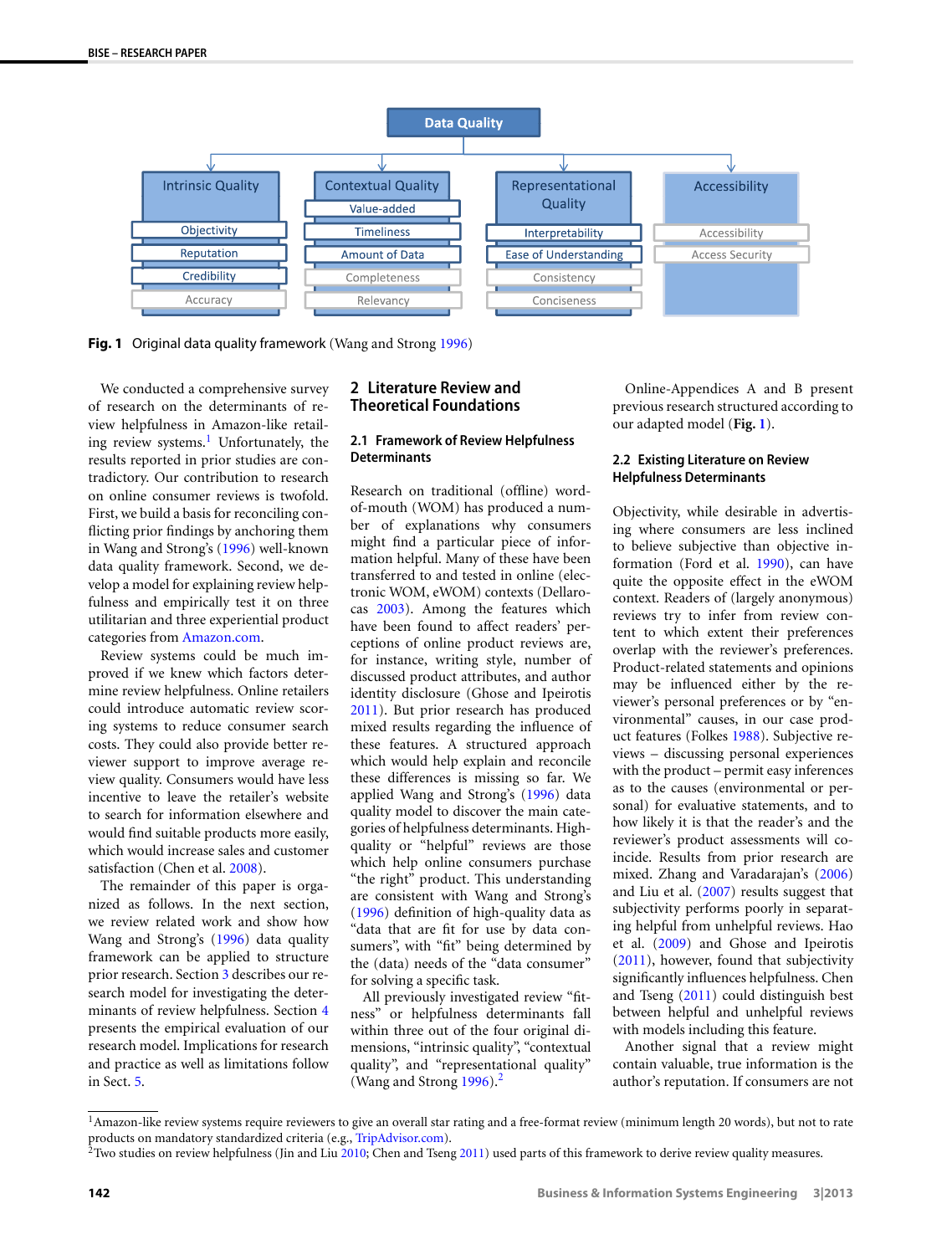(classify) as positive or negative, the re-

motivated or cognitively able to process elaborate messages, superficial peripheral cues can improve message persuasion (Cacioppo and Petty [1984](#page-9-8)). One such cue is authority. Reviewers can enhance their authoritative status by posing as (self-described or third-party verified) experts for a certain product category; or they can establish a reputation for writing particularly helpful reviews. Apart from reducing the cognitive costs of processing reviews, such signals also help consumers infer whether a reviewer's evaluation is based on non-veridical knowledge (Eagly and Chaiken [1984\)](#page-9-9). Results by Liu et al. [\(2008](#page-10-6)) and Chen and Tseng [\(2011](#page-9-6)) indicate that reputation (in combination with other features) is a very good classifier.

Consumers draw similar inferences about source credibility, which influences review persuasiveness and adoption, especially when consumers evaluate experiential goods (Jain and Posavac [2001](#page-9-10)). Credibility in our context refers to the extent to which a review can be trusted to contain true information. This may not be the case if the reviewer is reluctant to relate her true experiences or beliefs (Eagly and Chaiken [1984](#page-9-9)). Consumers may try to infer whether a review is likely to contain truthful information by checking the reviewer's identity, e.g., to discover ties to the reviewed product's company. Forman et al. ([2008\)](#page-9-11) found that reviewers who disclose their name tend to receive a higher number of helpfulness votes on their reviews, in particular when their overall product rating is moderately equivocal. Ghose and Ipeirotis's [\(2011](#page-9-2)) results also indicate that identity disclosure positively affects perceived helpfulness.

Value-added indicates whether a new review provides additional or different opinions compared to the opinions already available from the review corpus. This can serve to adjust early reviewer bias (if present) over time (Li and Hitt [2008\)](#page-10-7) and increase consumer trust by providing a broader scope of opinions (Schlosser [2011](#page-10-8)). If extreme ratings dominate review sections for certain products, consumers may think it unlikely that any reviews contain balanced arguments. Consumers who are interested in "both sides of the coin" will feel the need to refer to a variety of reviews to collect diverse opinions. If prior reviews are all positive (negative), consumers are likely to perceive a new review with a negative (positive) opinion as more helpful than another positive (negative) review.

Results by Danescu-Niculescu-Mizil et al. [\(2009\)](#page-9-12), Jin and Liu [\(2010](#page-9-7)), and Otterbacher [\(2008](#page-10-2)) support the supposition that divergent reviews add value to the review corpus.

The amount of data contained in a review has a positive impact on perceived helpfulness (Zhang and Tran [2011](#page-10-9)). Mudambi and Schuff [\(2010](#page-10-3)) account for this finding with the explanation that decision confidence is higher when more reasons are made available to the decisionmaker (Tversky and Kahneman [1974](#page-10-10)), and that arguments are perceived as more persuasive when the quantity of available information is greater (Schwenk [1986](#page-10-11)). Regardless of product type, apparently, a higher amount of data in the review increases decision confidence and review persuasiveness and has a positive impact on helpfulness (Korfiatis et al. [2008;](#page-9-13) Mudambi and Schuff [2010](#page-10-3); Zhang et al. [2010](#page-10-12); Wu et al. [2011](#page-10-13)).

Timeliness describes how early a review was posted. This may influence perceived helpfulness in one of two ways. Earlier reviews may attract more attention and more positive helpfulness votes. Later reviews, on the other hand, may be viewed as more up-to-date and, for this reason, as more helpful (Hao et al. [2009](#page-9-5)). Results on the impact of timeliness are mixed: Otterbacher ([2008\)](#page-10-2) and Chen and Tseng [\(2011](#page-9-6)) found that it does not significantly improve classification. Wang et al. [\(2011](#page-10-14)) included a time-decay factor in computing helpfulness-based review rankings and found that their metric outperforms purely helpfulness scorebased rankings. Pan and Zhang [\(2011](#page-10-15)) found that a review's age has a significant positive effect on review helpfulness.

Ease of understanding positively influences the likelihood that a consumer will adopt a recommendation (Eagly [1974](#page-9-14)) and that she will perceive a review as helpful (Ghose and Ipeirotis [2011](#page-9-2); Chen and Tseng [2011\)](#page-9-6). Lower levels of ease of understanding indicate that higher cognitive effort is necessary to process a text, which makes it (on average) less likely that a random reader will understand it. Easily comprehensible reviews, which require less cognitive effort in reading, are more likely to be perceived as helpful (Korfiatis et al. [2008](#page-9-13); Ghose and Ipeirotis [2011](#page-9-2); Wu et al. [2011](#page-10-13)).

Interpretability refers to the degree to which the opinions voiced in a review are easily identified as being positive or negative. If they are easy to interpret

view is likely to be perceived as helpful (Schlosser [2011](#page-10-8)). Reviews are particularly helpful if they contain highly diagnostic information which helps consumers assign a product to precisely one cognitive category (for instance, "low quality"). Review diagnosticity is expressed by the star rating. Extreme ratings permit the consumer to classify the reviewed product almost instantly as "good" or "bad". Reviews with moderate overall ratings are more likely to contain ambiguous information. Evaluating such reviews demands a greater cognitive effort, which leads to lower perceived helpfulness (Forman et al. [2008;](#page-9-11) Ghose and Ipeirotis [2011\)](#page-9-2). Contrary to these findings, Pan and Zhang ([2011\)](#page-10-15) discovered positive linear relationships between rating and helpfulness for both experiential and utilitarian products. Reviews on experiential products were generally considered less helpful, and negative reviews on experiential products were significantly less likely to be helpful than negative reviews on utilitarian goods. Mudambi and Schuff [\(2010](#page-10-3)) reported yet another result: they found that product type moderates the relationship between rating extremity and helpfulness. Experiential goods exhibited an "inverted U" shaped relationship and utilitarian goods a "U"-shaped relationship. Mudambi and Schuff ([2010\)](#page-10-3) argue that consumers of experiential goods prefer moderate to extreme reviews because they are interested in obtaining balanced information. If the assumption that consumers expect moderate reviews to hold more balanced views is true, the overall rating acts as a peripheral cue for review balance. Since it is harder for consumers of experiential goods to infer from review content whether personal or product-related causes shape the reviewer's opinions, they find balanced reviews more helpful. Consumers of utilitarian goods, on the other hand, may prefer extreme reviews because they can easily discern personal and product-related causes for reviewer (dis-)satisfaction.

Structuring all prior research along the lines of Wang and Strong's ([1996\)](#page-10-0) framework thus provides a comprehensive view of the factors (potentially) determining review helpfulness (**Fig. [1](#page-1-2)**), which we will use in Sect. [3](#page-3-0) to build our research model. In the next subsection, we discuss how we adapted Wang and Strong's [\(1996\)](#page-10-0) generic framework to fit it to our context. Online-Appendix C summarizes the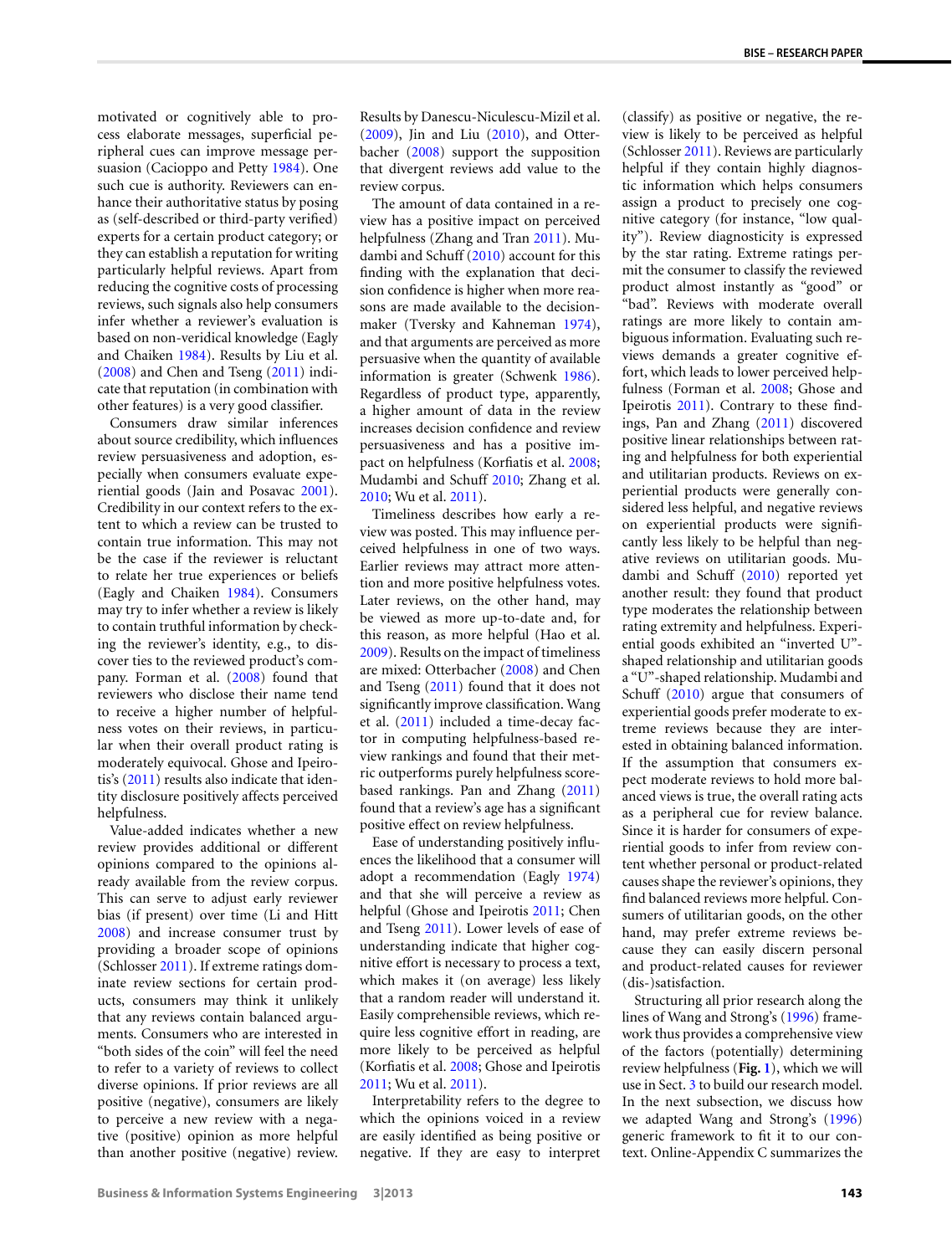<span id="page-3-2"></span>adapted definitions for all relevant data quality constructs.

#### **2.3 Adapted Framework of Review Helpfulness Determinants**

The dimension "intrinsic quality" contains all single-review characteristics related to review content (objectivity, accuracy) and author (reputation, credibility). Accuracy, albeit intuitively important, is difficult to measure. Divergent opinions on product features may not indicate errors in judgment but be due to different consumer preferences (Li and Hitt [2008\)](#page-10-7), expectations (Bone [1995](#page-9-15)), or even isolated manufacturing errors. The construct accuracy must be dropped from this dimension for lack of reliable measurement instruments.

"Intrinsic quality" assumes that quality depends solely on review-immanent features. In contrast, the dimension "contextual quality" sets each review in relation to its context, which is described by reader requirements (relevancy) and review corpus (value-added, timeliness, appropriate amount of data, completeness). Wang and Strong's original dimensions only take data consumers' taskrelated requirements into account. Since the specific information-seeking task is unknown in our context (e.g., birthday present or manufacturing problem), the task-centric perspective is a poor fit to our research setting. We therefore propose that relevancy be omitted. Many previous studies consider reviews which discuss all features as the gold standard for helpfulness. We believe that this view systematically underestimates the value of reviews which evaluate a product only partially. If no other review has commented on a particular feature before, a review focusing on this feature may be more helpful than another comprehensive review which does not address this feature. Completeness may not even be desirable for consumers who search for information on particular features only. In our opinion, it is a secondary concern in review systems that quickly attract large numbers of reviews and is therefore omitted from our analysis.

<span id="page-3-1"></span>"Representational quality" contains all aspects related to review formatting (conciseness, consistency) and writing (interpretability, ease of understanding). Since all major retailers only offer one format

type which is determined by the retailer, conciseness and consistency are largely irrelevant for all research conducted on a single website.

As a final adaptation, we propose to drop the dimension accessibility.<sup>[3](#page-3-1)</sup> Data management-related issues like data security and confidentiality cannot be influenced by the reviewer, but are platform-dependent. We therefore omit them from further discussion.

Prior research has not addressed three problems so far. First, almost all previously used prediction models do not accommodate all (potentially) important review features (see Online-Appendix A), reducing their model's explanatory power. Chen and Tseng's [\(2011](#page-9-6)) study is the only exception; however, their main contribution lies in evaluating the performance of different support vector machines and feature-based classifiers for query-dependent review retrieval. The results are only partially suitable for explaining which features affect review helpfulness to which degree.

Second, most studies do not differentiate between product type. The few who do, in particular Mudambi and Schuff [\(2010\)](#page-10-3) and Pan and Zhang [\(2011](#page-10-15)), provide evidence for moderating effects of product type on a number of relationships between review features and review helpfulness.

Third, many studies employ data collection strategies that could produce a biased data base. One of the most common strategies is collecting only the reviews for a certain number of bestselling products (e.g., Mudambi and Schuff [2010;](#page-10-3) Chen and Tseng [2011](#page-9-6); Pan and Zhang [2011](#page-10-15)). Consumers, however, react differently to hit and niche products (Berger et al. [2010;](#page-9-16) Dellarocas et al. [2010](#page-9-17)): the data may be afflicted with a "bestseller bias". Another potentially bias-inducing strategy is choosing only the most recent reviews (e.g., Chen and Tseng [2011](#page-9-6)): age has been shown to influence helpfulness perceptions (Otterbacher [2008;](#page-10-2) see Sect. [2.2](#page-1-3)).

In the next section, we present our research model. It addresses the abovementioned issues by (i) including the salient determinants in all categories and (ii) accounting for product type. In Sect. [4,](#page-4-0) we also address the third issue by employing a parsimonious data collection strategy.

#### <span id="page-3-0"></span>**3 Research Model**

In the "intrinsic quality" dimension, review objectivity, author reputation, and author credibility are the main determinants of review helpfulness (e.g., Park et al. [2007;](#page-10-16) Hao et al. [2009](#page-9-5); Ghose and Ipeirotis [2011;](#page-9-2) Chen and Tseng [2011](#page-9-6)).

We suggest that the mixed results for objectivity are, at least partly, due to the lack of differentiation between product types. Subjective reviews, relating personal product experiences, are likely to be considered as particularly valuable for experiential goods. Consumers are almost entirely dependent on information about the reviewer's personal preferences and product usage to successfully infer whether they will be (dis-)satisfied with the product. Most attributes of utilitarian products, on the other hand, can be described objectively. We suggest that objective reviews on a utilitarian product's performance are more helpful because they permit consumers to assess the truth of the manufacturer's claims.

H1a: *Objective reviews are more helpful for utilitarian products than for experiential products, whereas subjective reviews are more helpful for experiential than for utilitarian products*.

A reviewer's reputation depends on the number of consumers who have read her previous reviews and found them helpful. Reviewers who were able in the past to write helpful reviews in a product category ("good reviewers") are likely to be able to do so again in the future. In addition, consumers sometimes acquire preferences for certain authors whose opinions or style they like (Burton and Khammash [2010](#page-9-18)) and give their reviews more (positive) attention. The probability of a reviewer obtaining positive votes on future reviews increases with the quality of her previously published reviews (i.e., her reputation in the review system).

H1b: *Perceived review helpfulness increases with the average helpfulness of the author's previous reviews in the same product category*.

According to Forman et al. ([2008\)](#page-9-11), consumers use "disclosure" as a criterion for choosing which reviews to read, with "disclosure" acting as a cue for message credibility. We suggest that a review whose author's real identity is known will be perceived as more helpful by consumers.

<sup>&</sup>lt;sup>3</sup>The original framework was developed in a business/enterprise database management context.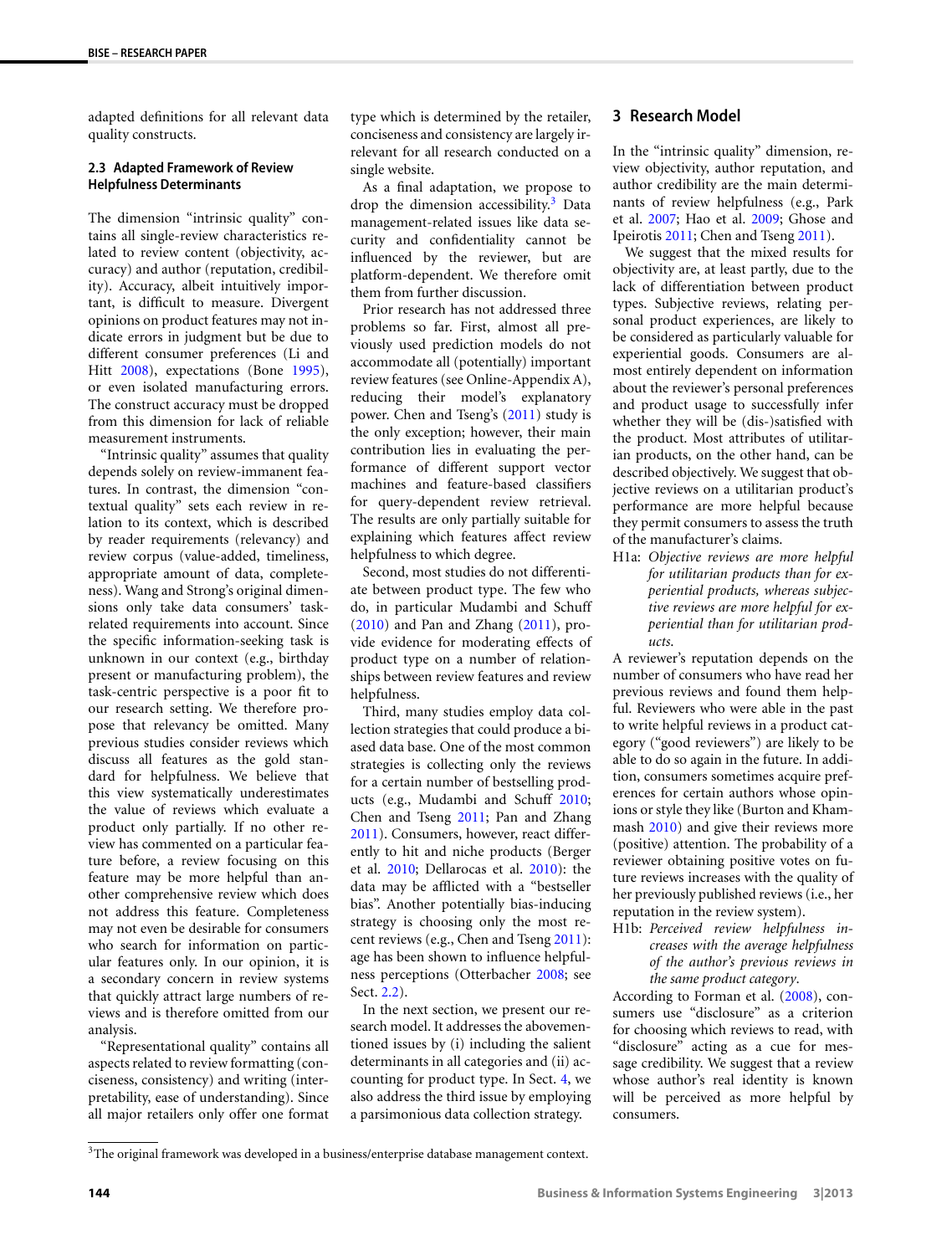H1c: *Product reviews from authors that have disclosed their identity are more helpful to consumers*.

The "contextual quality" features that influence review quality strongly are value-added, timeliness, and appropriate amount of data (e.g., Danescu-Niculescu-Mizil et al. [2009](#page-9-12); Pan and Zhang  $2011$ ; Jin and Liu  $2010$ ). A review can add value by expressing a dissenting view from the majority of existing reviews: consumers are offered a broader spectrum of opinions (Danescu-Niculescu-Mizil et al. [2009\)](#page-9-12).

H2a: *Reviews that deviate strongly from previous reviews are perceived as more helpful than reviews that conform with previous reviews*.

Consumers evaluate the quality of products by evaluating product attributes (Netzer and Srinivasan [2011](#page-10-17); Scholz et al. [2010\)](#page-10-18). Product reviews that discuss many attributes that a particular consumer is interested in or that are among the first to discuss an attribute are therefore likely to be helpful for that consumer.

H2b: *Perceived review helpfulness increases with the amount of information*.

We suggest that earlier reviews will be considered more helpful because they attract more attention and, hence, more positive helpfulness votes (Pan and Zhang [2011](#page-10-15)).

H2c: *The earlier a review is posted, the more helpful it is to consumers*.

The third dimension "representational quality" includes the helpfulness determinants interpretability and ease of understanding (e.g., Korfiatis et al. [2008;](#page-9-13) Ghose and Ipeirotis [2011;](#page-9-2) Wu et al. [2011](#page-10-13)). Reviews which require less cognitive effort in reading are likely to be better understood by consumers and to be perceived as more helpful than reviews that are difficult to read (Ghose and Ipeirotis [2011\)](#page-9-2).

Past research in the field of business and information systems engineering (BISE) developed and used tests for identifying the readability based on the (grade) level of education that is needed to comprehend a piece of text (Klare [2000;](#page-9-19) Ghose and Ipeirotis [2011](#page-9-2)). The lower the level of education required to understand a review, the larger the number of consumers who are able to comprehend it.

H3a: *Perceived review helpfulness increases with higher levels of readability*.

Readability indices are formulae for estimating the readability of a text based on the relative frequencies of characters, words, sentences, or syllables. Two short reviews with simple words have the same readability index value even if one of them is full of spelling errors, which impair readability. Supplementing readability indices with the number of spelling errors permits better evaluation of review understandability (Klare [2000;](#page-9-19) Ghose and Ipeirotis [2011](#page-9-2)).

H3b: *Perceived review helpfulness increases with lower numbers of spelling errors*.

Interpretability refers to the ease with which an author's opinion can be extracted from a review. Both highly diagnostic reviews (Mudambi and Schuff [2010](#page-10-3)) and highly "accessible" reviews (Feldman and Lynch [1988](#page-9-20)) are easily interpretable and therefore likely to be helpful. "Accessible" reviews are easily recalled from memory because they discuss the product particularly engagingly or provokingly (Herr et al. [1991](#page-9-21)). Writing vivid product descriptions or provocative statements requires using many adjectives or adverbs. Indeed, sentiment analysis models perform much better in identifying the polarity of a text and extracting its author's opinions when they include adjectives and adverbs (Benamara et al. [2007](#page-9-22); Xia et al. [2011](#page-10-19)). Of course, increasing the proportion ad infinitum is unlikely to improve review quality. Using too many adjectives and adverbs in relation to other words (product features, verbs, etc.) renders a review less comprehensible and less diagnostic. We propose that a moderately high proportion of adjectives and adverbs improves both review diagnosticity and accessibility and therefore review helpfulness.

H3c: *Product reviews with extremely high or extremely low adjective* (*adverb*) *frequency are less helpful than reviews with moderately high adjective* (*adverb*) *frequency*.

If the assumption that consumers expect moderate reviews to hold more balanced views is true, consumers may use the overall rating as a peripheral cue for review balance. It is more difficult for consumers of experiential goods to infer from review content whether personal or product-related causes shape the reviewer's opinions. These consumers will consider balanced reviews more helpful. Consumers of utilitarian goods, on the other hand, can easily discern personal and product-related causes for reviewer (dis-)satisfaction and will prefer extreme reviews (Mudambi and Schuff [2010](#page-10-3)).

H3d: *Product reviews with extreme ratings are less helpful than reviews with moderate ratings if the reviewed product is an experiential good, whereas reviews with extreme ratings are more helpful than reviews with moderate ratings if the reviewed product is a utilitarian good*.

<span id="page-4-0"></span>The complete research model is summarized in **Fig. [2](#page-5-0)**. We describe the empirical evaluation in the following Sect. [4](#page-4-0).

#### **4 Empirical Evaluation**

#### **4.1 Data Collection**

We collected data for 1006 digital compact cameras, 1402 smartphones, 569 notebooks, 133 daypacks, 1507 board games, and 182 eaux de toilette available from [Amazon.com](http://Amazon.com) in March 2012. We decided to collect data from these six categories because (i) most products in these categories have been reviewed, (ii) they comprise both utilitarian and experiential products and (iii) the products cover a wide price range. To avoid introducing selection biases (Sect. [2.3](#page-3-2)), we collected all reviews for all products in the chosen product categories. To the best of our knowledge, this data collection is the most diverse and extensive review corpus so far.

We excluded products without reviews and products with identical reviews (e.g., technically identical cameras of different color) and reviews with less than ten votes from our analysis in order to ensure robust approximations of review helpfulness. Overall, we analyzed 27,104 reviews across the six product categories. For each review, we collected helpfulness as number of positive votes/number of total votes, overall star rating, review date, review text and reviewer name, and whether the reviewer's real name is given. Rating deviation is computed as the difference between a review's star rating and the average rating of all prior reviews for the same product. Positive deviations indicate that later buyers are more satisfied with the product than early buyers. Reviewer reputation is measured by the average helpfulness of one reviewer's prior reviews in the same product category. Objectivity is computed as 1 minus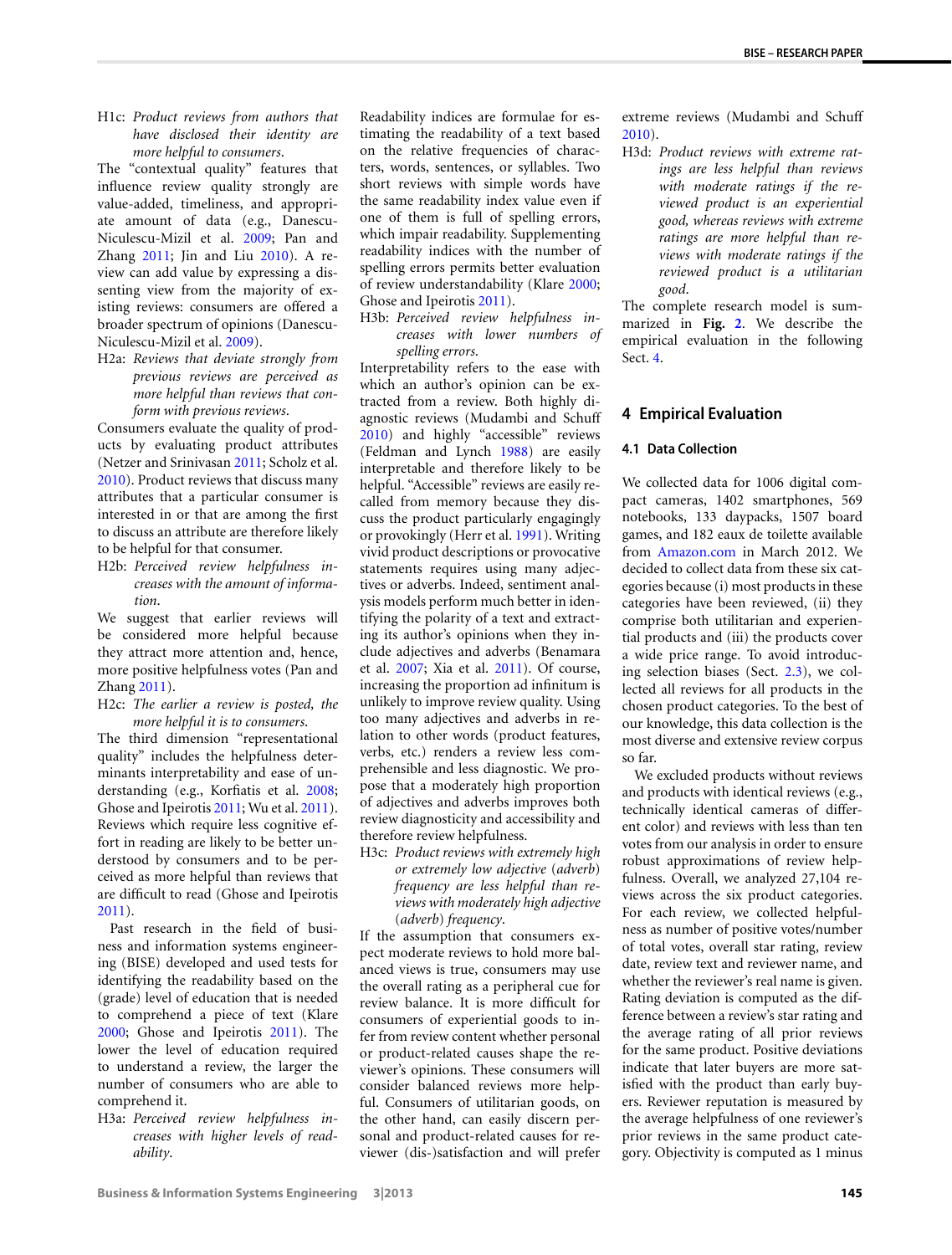

<span id="page-5-0"></span>**Fig. 2** Research Model

the proportion of personal and possessive pronouns.

We identified sentences, words, syllables, and part-of-speech. For estimating review readability, we chose SMOG, which is a very robust measure (Lahiri et al. [2011\)](#page-9-23). To compute SMOG, we counted the number of sentences and the number of polysyllables (words of 3 or more syllables). The SMOG index was then computed as

$$
SMOG = 1.043
$$
  
\n
$$
\times \left(\text{number of polysyllables}\right)
$$
  
\n
$$
\times \frac{30}{\text{number of sentences}}\right)^{\frac{1}{2}}
$$
  
\n+ 3.1291

<span id="page-5-1"></span>For each of the six product categories, we defined a set of product features.<sup>[4](#page-5-1)</sup> To find out which features are discussed in a particular review, we compared all nouns and proper nouns with this set. We used Shannon's information entropy concept (Shannon [1948](#page-10-20)) to measure the amount of information contained in a review (Otterbacher [2008;](#page-10-2) Zhang and Tran [2011](#page-10-9)). A review's entropy is computed as

$$
- \sum_{\forall \text{ features}} p(\text{feature}) \log_2(p(\text{feature}))
$$

where *p(feature)* is the probability of a product feature being discussed in a review.

We performed a spell-check, based on [wiktionary.org,](http://wiktionary.org) on all words except the proper nouns. **Table [1](#page-6-0)** presents descriptive statistics for all variables.

The descriptive statistics for experiential and utilitarian goods exhibit several interesting patterns. On average, reviews for experiential products are considered more helpful than reviews for utilitarian products. One reason for this difference might be the fact that board games and eaux de toilette posses very few predefined features. This means that the amount of easily accessible information is very small and pre-purchase uncertainty is very high (Mudambi and Schuff [2010](#page-10-3)). In contrast, our utilitarian goods possess many well-defined features which can be evaluated largely without additional information (Nelson [1970](#page-10-21)). Reviews for utilitarian goods discuss more features than reviews for experiential goods, are of greater length, and display higher levels of entropy than experiential goods'

reviews. But the discussion of such a large number of features, and possibly their interactions, is more difficult to comprehend. This is evidenced by these reviews' significantly worse readability scores (**Table [1](#page-6-0)**).

<span id="page-5-2"></span>While there exists a positive linear relationship between number of words and number of features discussed (*p <* 0*.*001), we discovered an "inverted U" shaped relationship between number of words and product rating. Moderate reviews (3 stars) tend to be "balanced", i.e., discuss both pros and cons, and are consequently longer than extreme reviews.

#### **4.2 Analysis and Results**

Our dependent variable is the probability of a review being helpful. Logistic regressions are appropriate for binomial variables if and only if the number of trials and successes of the dependent variable are known (Wright and London [2009,](#page-10-22) p. 94). In our case, as Mudambi and Schuff [\(2010](#page-10-3)) note, the number of trials, i.e., of consumers who have read a particular review, is unknown: a review's true helpfulness may differ from its revealed helpfulness. In such cases, Tobit regressions are more robust than logistic re-

<sup>4</sup>The product features were collected from the manufacturers' homepages.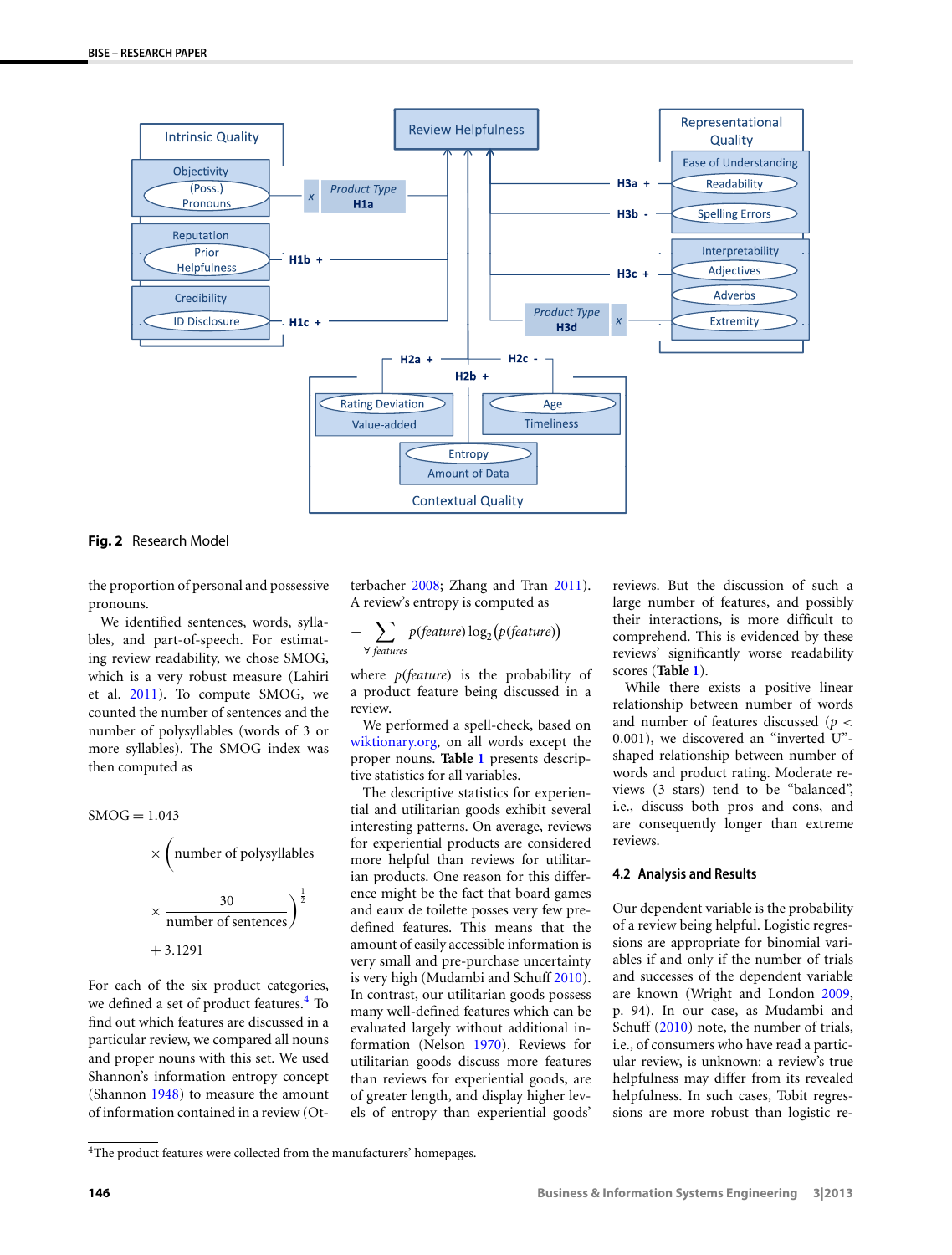| Measure                                                     | Camera           | Smartphone      | Notebook        | Daypack         | Board game       | Eau de toilette  |
|-------------------------------------------------------------|------------------|-----------------|-----------------|-----------------|------------------|------------------|
| Type                                                        | Utilitarian      | Utilitarian     | Utilitarian     | Experiential    | Experiential     | Experiential     |
| # Products                                                  | 1006             | 1402            | 569             | 133             | 1507             | 182              |
| # Reviews                                                   | 8424             | 13047           | 1701            | 64              | 2607             | 1261             |
| Words per review                                            | 243.95 (251.21)  | 267.18 (297.53) | 278.58 (338.07) | 114.94 (119.51) | 173.68 (208.07)  | 193.36 (227.69)  |
| Helpfulness                                                 | 0.70(0.28)       | 0.62(0.32)      | 0.68(0.30)      | 0.84(0.23)      | 0.76(0.27)       | 0.72(0.28)       |
| Readability                                                 | 9.03(3.33)       | 8.64 (3.32)     | 8.76(3.51)      | 7.76(4.10)      | 7.74(2.62)       | 8.63(3.51)       |
| Spelling errors (%)                                         | 13.76(7.20)      | 13.59(7.26)     | 14.22(6.87)     | 10.07(5.30)     | 10.92(8.94)      | 14.14 (7.95)     |
| Adjectives (%)                                              | 6.04(3.11)       | 5.12(2.90)      | 5.27(2.76)      | 5.72(3.61)      | 5.41(3.03)       | 5.47(3.20)       |
| Adverbs (%)                                                 | 6.44(3.59)       | 6.60(3.67)      | 6.73(3.69)      | 7.35(4.24)      | 5.54(3.71)       | 6.80(3.93)       |
| Star rating                                                 | 3.77(1.43)       | 3.42(1.59)      | 3.81(1.44)      | 4.19(1.25)      | 3.88(1.38)       | 3.66(1.50)       |
| Entropy                                                     | 2.32(2.56)       | 1.83(2.12)      | 3.19(3.45)      | 0.51(0.68)      | 0.74(0.92)       | 0.19(0.39)       |
| Age in days                                                 | 1145.84 (803.65) | 979.50 (680.88) | 664.18 (509.74) | 679.23 (392.87) | 1904.15 (831.94) | 1692.25 (747.89) |
| Rating deviation                                            | $-0.04(1.97)$    | $-0.45(1.98)$   | 0.44(2.44)      | 1.16(2.69)      | 0.72(2.54)       | $-0.26(1.52)$    |
| Objectivity                                                 | 0.91(0.10)       | 0.86(0.16)      | 0.86(0.18)      | 0.93(0.08)      | 0.93(0.08)       | 0.91(0.11)       |
| Prior helpfulness                                           | 0.25(0.37)       | 0.22(0.34)      | 0.15(0.30)      | 0.03(0.15)      | 0.30(0.39)       | 0.08(0.23)       |
| Reviewers with prior<br>reviews in this<br>category $(\% )$ | 35.92            | 34.64           | 21.22           | 3.13            | 37.82            | 11.34            |
| ID disclosure (%)                                           | 31.17            | 30.63           | 25.57           | 35.94           | 32.34            | 38.30            |
| Predefined features                                         | 71               | 83              | 75              | 51              | 22               | 16               |

<span id="page-6-0"></span>**Table 1** Descriptive statistics of our sample [mean (standard deviation)]

gressions – if most data do not take on the values of the dependent variable's interval limits. Since 90 % of our dataset (24,407 out of 27,104 observations) do not equal the limit values of 0 and 1, we may assume that the Tobit regression results are unbiased (Greene [2012](#page-9-24), p. 895). Our regression model, including all interaction effects, is summarized by the following equation.

#### *Helpfulness*

- $= \alpha + \beta_1$ *Objectivity* +  $\beta_2$ *Objectivity* 
	- × *Product Type*
	- + *β*3*Prior Helpfulness*
	- + *β*4*Identity Disclosure*
	- + *β*5*Rating Deviation*
	- $+ \beta_6$ *Entropy* +  $\beta_7$  ln(*Age*)
	- + *β*8*SMOG* + *β*9*Spelling Errors*
	- $+ \beta_{10}$ *Adjectives*  $+ \beta_{11}$ *Adjectives*<sup>2</sup>
	- $+ \beta_{12}$ *Adverbs* +  $\beta_{13}$ *Adverbs*<sup>2</sup>
	- + *β*14*Rating*
	- $+ \beta_{15}$ *Rating*<sup>2</sup> +  $\beta_{16}$ *Rating*
	- $\times$  *Product Type* +  $\beta_{17}$ *Rating*<sup>2</sup>
	- × *Product Type*
	- + *β*18*Product Type* + *ε*

**Table [2](#page-7-0)** presents the results of the Tobit regression. Inter-variable correlations of at least 0.25 indicate absence of multicollinearity. A highly significant likelihood ratio test ( $p < 0.001$ ) and a pseudo-*R*<sup>2</sup> value of 0.671 indicate an outstanding model fit.

We propose that a review's helpfulness is influenced by its representational, contextual and intrinsic quality.

Intrinsic review quality is operationalized with the number of (possessive) pronouns in relation to review length (objectivity), an author's prior reviews' helpfulness (reputation) and identity disclosure (credibility). Separate Tobit regressions for utilitarian and experiential goods, testing the hypothesized moderating effect of product type on the relationship between objectivity and helpfulness (H1a), revealed that consumers prefer objective reviews for utilitarian and subjective reviews for experiential goods. This could explain the mixed results reported by previous studies (e.g., Liu et al. [2007](#page-10-5); Hao et al. [2009](#page-9-5); see Online-Appendix B): most did not distinguish between product types or used only one type of product. We used the following equation in the additional regression analyses.

*Helpfulness*

 $= \alpha + \beta_1$ *Objectivity* + *β*2*Prior Helpfulness* + *β*3*Identity Disclosure* + *β*4*Rating Deviation* + *β*5*Entropy*  $+ \beta_6 \ln(Age) + \beta_7 SMOG$ + *β*8*Spelling Errors* + *β*9*Adjectives*  $+ \beta_{10}$ *Adjectives*<sup>2</sup> +  $\beta_{11}$ *Adverbs*  $+ \beta_{12}$ *Adverbs*<sup>2</sup> +  $\beta_{13}$ *Rating*  $+ \beta_{14}$ *Rating*<sup>2</sup> + *ε* 

Reviewer reputation has a significant positive impact on helpfulness (H1b), whereas identity disclosure (H1c) does not. Consumers apparently do not use "identity disclosure" as a cue for review credibility.

Contextual quality factors (value added to the review corpus, amount of information relative to previously available information, and timeliness) have a significant influence on review helpfulness. Rating deviation (H2a) and entropy (H2b) both have a significant positive effect on review helpfulness. Consumers evidently appreciate being provided with diverse opinions. Support for H2b indicates that consumers value reviews that discuss many attributes as well as reviews that discuss attributes which have not been mentioned by other reviewers before. The age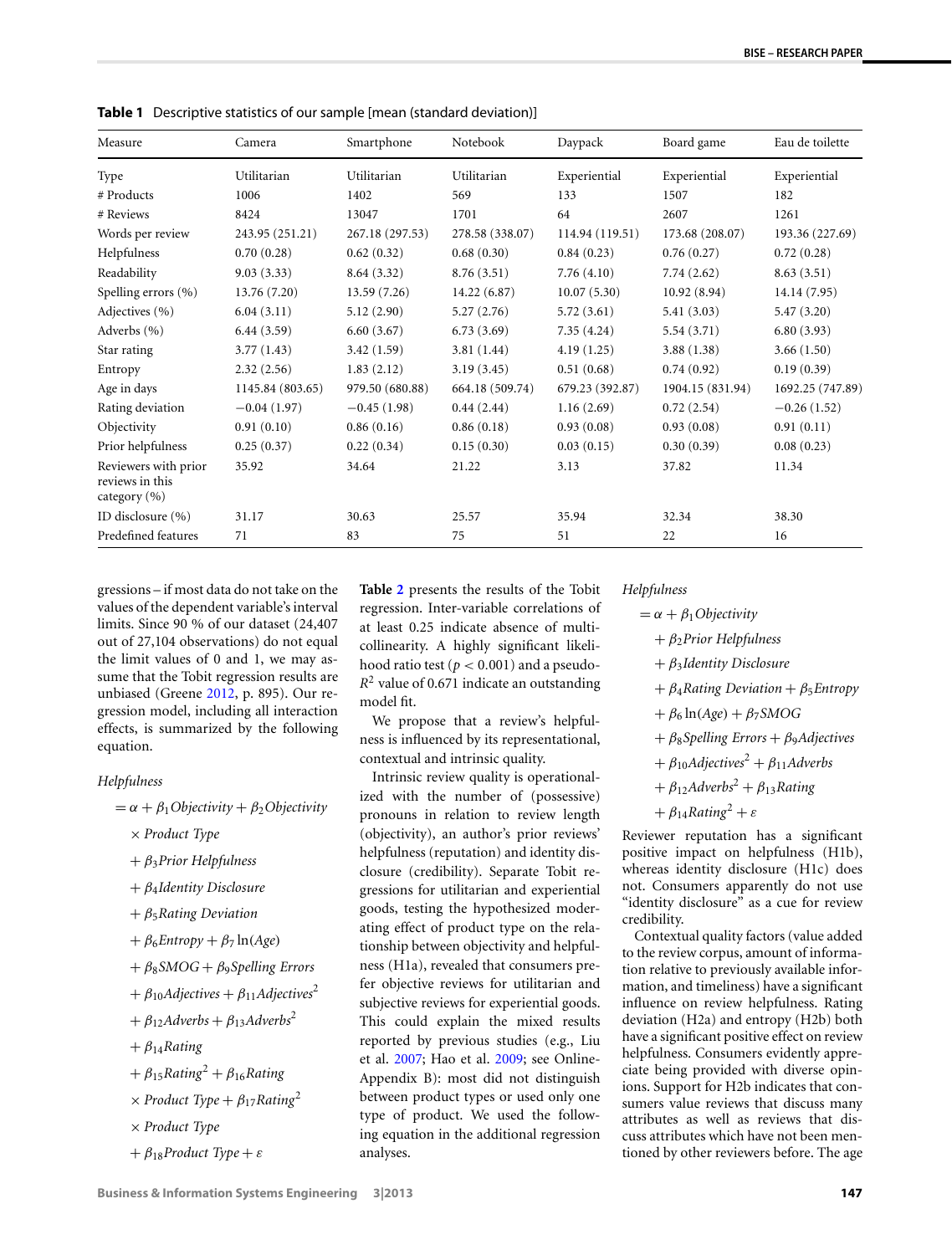#### <span id="page-7-0"></span>**Table 2** Regression results

| Variable                                  | Estimate        | Standard error | Hypothesis             |                                  |
|-------------------------------------------|-----------------|----------------|------------------------|----------------------------------|
| Constant                                  | 25.246***       | 0.891          |                        |                                  |
| Objectivity                               | $-0.592***$     | 0.047          | Objectivity            | H1a (supported)                  |
| Objectivity $\times$ product type         | $0.302***$      | 0.048          |                        |                                  |
| Prior helpfulness                         | $0.081***$      | 0.005          | Reputation             | H1b (supported)                  |
| Identity disclosure                       | $-0.002$        | 0.003          | Credibility            | H1c (not supported)              |
| Rating deviation                          | $0.014***$      | 0.001          | Value-added            | H <sub>2a</sub> (supported)      |
| Entropy                                   | $0.028***$      | 0.001          | Amount of Data         | H <sub>2</sub> b (supported)     |
| Log(age)                                  | $0.879***$      | 0.032          | <b>Timeliness</b>      | H <sub>2</sub> c (supported)     |
| <b>SMOG</b>                               | $0.014***$      | 0.001          | Readability            | H <sub>3</sub> a (not supported) |
| Spelling errors in %                      | $-0.152***$     | 0.023          | <b>Spelling Errors</b> | H <sub>3</sub> b (supported)     |
| Adjectives in %                           | $1.613***$      | 0.111          | Interpretability       | H3c (supported)                  |
| Adjectives in $\%^2$                      | $-9.085***$     | 0.591          |                        |                                  |
| Adverbs in %                              | $0.344***$      | 0.092          |                        |                                  |
| Adverbs in $\%^2$                         | $-3.554***$     | 0.383          |                        |                                  |
| Rating                                    | $0.141***$      | 0.018          | Extremity              | H <sub>3</sub> d (not supported) |
| Rating <sup>2</sup>                       | $-0.013***$     | 0.003          |                        |                                  |
| Rating $\times$ product type              | $-0.065***$     | 0.019          |                        |                                  |
| Rating <sup>2</sup> $\times$ product type | $0.010***$      | 0.003          |                        |                                  |
| Product type                              | $-0.302***$     | 0.052          |                        |                                  |
| Log-likelihood                            | $-4425.478$ *** |                |                        |                                  |
| Pseudo- $R^2$                             |                 | 0.673          |                        |                                  |

of a review (H2c) is positively correlated with helpfulness, indicating that more recent reviews are less helpful.

Finally, representational quality is operationalized with readability, number of spelling errors (ease of understanding), proportion of adjectives and adverbs to other words, and overall rating extremity (interpretability). Our results indicate that less easily readable reviews (higher SMOG values) are more helpful, contrary to  $H3a$ <sup>5</sup> At a first glance, this finding appears counterintuitive. But a closer look at SMOG index suggests two interesting explanations. SMOG is computed based on the proportion of polysyllables to sentences. Hence, reviews with a high ratio of polysyllabic (i.e. difficult) words are perceived as more helpful. Many of the polysyllables used in the reviews are product features, adjectives and adverbs (e.g., resolution, megapixel, technically). This suggests, firstly, that consumers value attribute-based, comparatively complicated "technical" reviews. Second, consumers might gloss over words they do not understand (i.e.

attributes whose functionality is unclear to them) and merely "add up" the pros and/or cons. Reviews that discuss many attributes would be particularly valuable to such consumers. This interpretation is supported by the fact that high review entropy (H2b) has a significant effect on review helpfulness and that SMOG and entropy are moderately but significantly correlated  $(r = 0.17)$ . The number of spelling errors (H3b) has a significant negative effect on helpfulness.

The relationship between helpfulness and the number of adjectives or adverbs is of an "inverted U" shape (H3c). Adjective ratios of 9 % and adverb ratios of 5 % seem to be optimal. Since the regression analysis cannot provide answers to the question which adjectives and adverbs typically occur in helpful reviews, we supplemented a content analysis (Zhang and Tran's [2011\)](#page-10-9). We used 10-fold cross validation to evaluate predictive accuracy and to obtain robust information scores. Reviews were divided randomly into 10 equally sized folds, of which we used 9 for training and 1 for evaluation. The training folds contained the 25 % most helpful and the 25 % most unhelpful reviews. Predictive accuracy – measured by precision (between 53.83 % and 73.82 %), recall (between 48.47 % and 77.87 %), and F-score (between 58.21 % and 71.64 %) – indicates good model fit for all categories (see Online-Appendix D).

Our analysis shows that negative words (e.g., bad, disappointing) predominantly occur in unhelpful reviews. Positive words (e.g., fast, perfect) occur in both helpful and unhelpful reviews. Helpful reviews focus on product- and feature-related descriptions. Consumers of utilitarian goods in particular perceive information about delivery or customer service as very unhelpful (e.g., unfriendly, unanswered). Simple, easily comprehensible words (e.g., small, fast) seem to be most helpful, whereas complex or extremely positive words (e.g., ultra-light, exquisite) characterize unhelpful reviews.

To test H3d, we used the same regression equations as we did for analyzing

<span id="page-7-2"></span><span id="page-7-1"></span><sup>5</sup>We re-ran our regressions with other readability indices (Flesch-Kincaid Readability Ease, Flesch-Kincaid Grade Level, Gunning Fog Index, Automated Readability Index and Coleman-Liau Index) and found virtually no differences. We chose to present the model with SMOG because it produced the lowest values for the Akaike Information Criterion.

 $6$ The top 10 most (un)helpful adjectives and adverbs for each product category are listed in Online-Appendix D.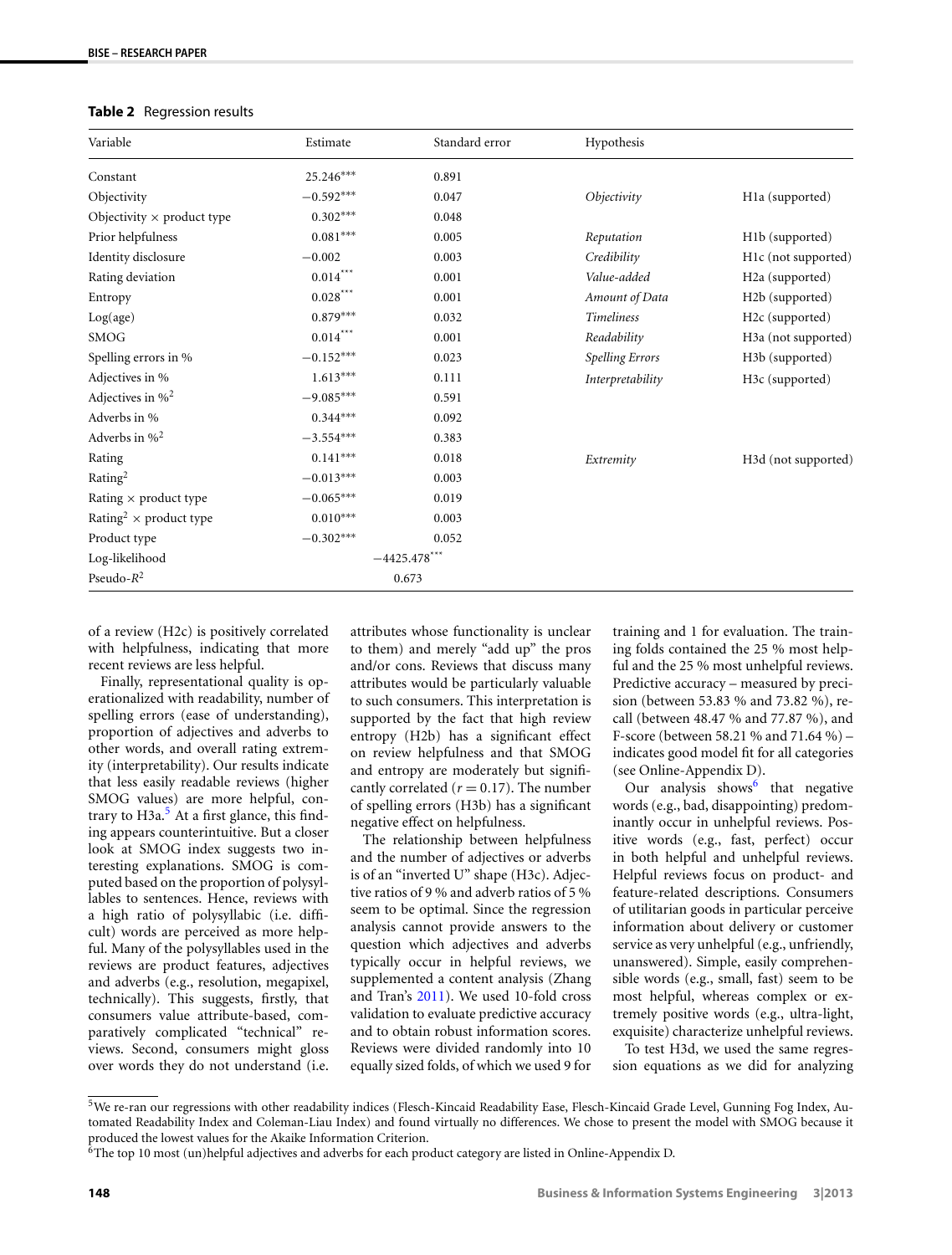<span id="page-8-1"></span>

**Fig. 3** Relationship between product rating and review helpfulness

H1a. The helpfulness of reviews for utilitarian products depends linearly on the products' rating. For experiential products' reviews, we found an "inverted U" shaped relationship between rating and helpfulness. In the relevant interval between 1 and 5 stars, however, the relationship between rating and helpfulness for experiential products' reviews displays a monotonous increase (**Fig. [3](#page-8-1)**). H3d is rejected.

<span id="page-8-0"></span>The relationship we identified between rating and helpfulness differs from findings by Ghose and Ipeirotis ([2011\)](#page-9-2), Mudambi and Schuff ([2010](#page-10-3)), or Forman et al. ([2008\)](#page-9-11), but is also reported by Pan and Zhang ([2011](#page-10-15)). All else being equal, reviews with positive product ratings are perceived as more helpful than reviews with negative product ratings.

#### **5 Discussion**

Structuring prior research based on Wang and Strong's ([1996](#page-10-0)) multidimensional data quality framework has helped us develop one of the most comprehensive (Hao et al. [2009;](#page-9-5) Pan and Zhang [2011\)](#page-10-15) helpfulness prediction models to date. We find that features from three dimensions – intrinsic, contextual and representational quality (Wang and Strong [1996\)](#page-10-0) – determine review helpfulness.

Our data set contains all reviews from three utilitarian and three experiential product categories, making it, to the best of our knowledge, one of the most comprehensive sets to date.The results of our data analyses provide interesting implications for online retailers and researchers.

#### **5.1 Implications for Practice**

Online retailers can use our findings to (i) compute automatic helpfulness scores for reviews without votes and (ii) provide specific, individualized advice to reviewers. Helpful reviews possess six major characteristics.

- 1. Helpful reviews contain a moderate number of simple adjectives (at most 9 % of text) and adverbs (at most 5 %) (H3c) which focus on product features rather than service quality (Online-Appendix D).
- 2. Helpful reviews either discuss many product features or are the first to discuss a particular feature. In the latter case, they are perceived as helpful even if they do not discuss many features overall (H2b).
- 3. Dissenting opinions are perceived as particularly valuable. Reviewers need not fear they will be "punished" if their view does not conform to previously voiced opinions (H2a).
- 4. Reviews on experiential products are perceived as particularly helpful when reviewers describe their personal, subjective experiences rather than when they give an objective account of product features. The reverse is true for utilitarian goods (H1a).
- 5. Correct spelling improves review helpfulness; especially if a large number of reviews is available for (prospective) readers to choose from (H3b).
- 6. Reviews are not perceived as more helpful when reviewers reveal their true identity (H1c).

We suggest that online retailers implement our model in (i) an automatic review scoring system to help consumers find helpful reviews fast and (ii) a review writing tool which provides reviewers with instant personalized feedback during the writing process. Both measures will improve the average quality of the reviews on the retailing platform and make it easier for consumers to retrieve relevant information. This will improve the shopping experience and, in consequence, lead to increased customer satisfaction, retention times, and higher sales.

These advantages will only be realized fully, of course, if readers' acceptance of the automatic helpfulness scores and reviewers' acceptance of the writing guidelines is high. The degree of readers' acceptance of and trust in automatic helpfulness scores will probably depend greatly on how transparent the underlying mechanism is made. Future research on consumer trust in online reviews and online agents is required to shed light on this issue.

Reviewers' acceptance of the writing guideline will probably depend on whether they feel that it restricts their ability to express themselves (and on the degree to which their helpfulness scores actually improve). We suggest that the use of such a guideline be made entirely voluntary to avoid this pitfall. Developing a tool which implements our guidelines and balances the requirements of high review helpfulness and high individuality will be a very interesting challenge for future research.

#### **5.2 Implications for Research**

Our study provides two main contributions to research in eWOM which are of interest to both behavioral and design science-oriented BISE researchers. First, we adapted Wang and Strong's [\(1996\)](#page-10-0) data quality framework to assess the effect of review quality factors on helpfulness. Having consolidated previous research within this framework, it is now easier to spot research gaps and explain contradictory findings. One possible reason for conflicting results by prior research is the fact that most studies examined variables from only one or two dimensions, although actually helpfulness appears to be determined by variables from three dimensions. A second potential explanation for these contradictions is the fact that many previous studies did not distinguish between product types, and a third explanation that previously used data sets may have been subject to a variety of biases.

Second, our empirical study shows that representational, contextual and intrinsic quality factors influence a review's perceived helpfulness significantly (see Sect. [4.2](#page-5-2) for detailed findings). Reviews for utilitarian and experiential products display systematic differences: reviews for utilitarian products consist of more words, are harder to read, and are characterized by higher attribute entropy.

#### **5.3 Limitations**

In contrast to most prior research, we found that positive reviews exhibited better helpfulness scores than negative reviews. Unfortunately, our data does not contain observatory data on consumer perceptions and behavior, which might explain this phenomenon. We therefore encourage future research into the question of how consumers perceive positive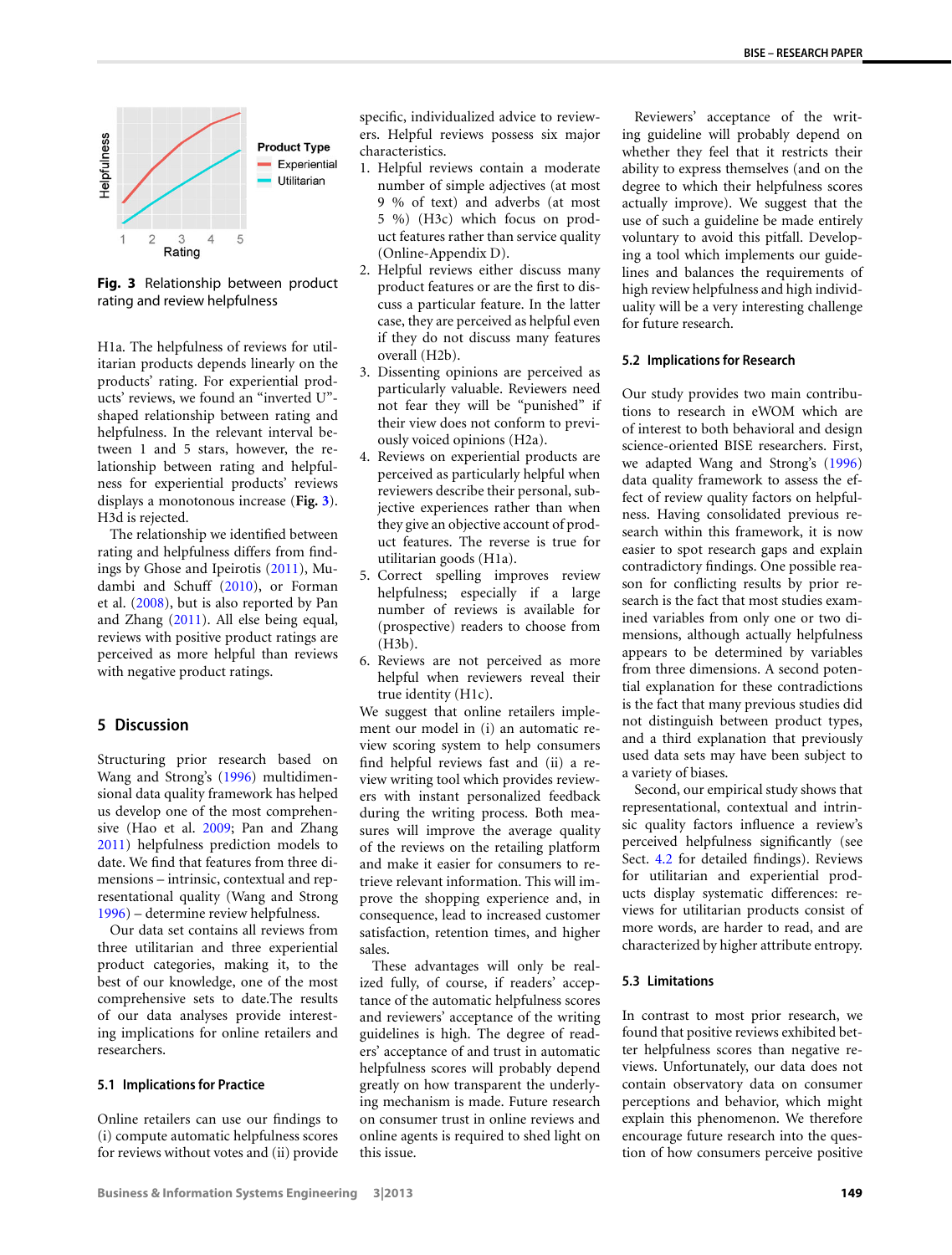#### **Abstract**

**Michael Scholz, Verena Dorner**

#### **The Recipe for the Perfect Review?**

#### **An Investigation into the Determinants of Review Helpfulness**

Online product reviews, originally intended to reduce consumers' pre-purchase search and evaluation costs, have become so numerous that they are now themselves a source for information overload. To help consumers find high-quality reviews faster, review rankings based on consumers' evaluations of their helpfulness were introduced. But many reviews are never evaluated and never ranked. Moreover, current helpfulness-based systems provide little or no advice to reviewers on how to write more helpful reviews. Average review quality and consumer search costs could be much improved if these issues were solved. This requires identifying the determinants of review helpfulness, which we carry out based on an adaption of Wang and Strong's wellknown data quality framework. Our empirical analysis shows that review helpfulness is influenced not only by single-review features but also by contextual factors expressing review value relative to all available reviews. Reviews for experiential goods differ systematically from reviews for utilitarian goods. Our findings, based on 27,104 reviews from [Amazon.com](http://Amazon.com) across six product categories, form the basis for estimating preliminary helpfulness scores for unrated reviews and for developing interactive, personalized review writing support tools.

**Keywords:** Electronic commerce, Product reviews, Internet retailing, Electronic word-of-mouth

and negative reviews and what motivates them to vote on a review.

Like most research on review helpfulness, ours rests on the assumption that helpfulness votes are unbiased and reflect perceptions of helpfulness truthfully. But not all consumers who read reviews also vote on them. We believe that a valuable contribution could be made by research into the question of whether systematic (and economically relevant) differences between true and revealed helpfulness exist.

<span id="page-9-22"></span>Although our suppositions of how review writing guidelines and automatic scoring systems will affect customer satisfaction and purchasing behavior are backed by literature, they have never been tested empirically. We are currently implementing intelligent software which provides personalized feedback to reviewers and are planning to evaluate its effects on consumer attitude and behavior.

#### <span id="page-9-16"></span>**References**

- <span id="page-9-15"></span>Benamara F, Cesarano C, Picariello A, Reforgiato D, Subrahmanian VS (2007) Sentiment analysis: adjectives and adverbs are better than adjectives alone. In: Proceedings of the 1st international AAAI conference on weblogs and social media, Boulder, CO
- <span id="page-9-18"></span><span id="page-9-8"></span>Berger J, Sorensen AT, Rasmussen SJ (2010) Positive effects of negative publicity: when negative reviews increase sales. Marketing Sci 29(5):815–827
- <span id="page-9-6"></span>Bone PF (1995) Word-of-mouth effects on short-term and long-term product judgments: interpersonal buyer behavior in marketing. J Bus Res 32(3):213-223
- <span id="page-9-0"></span>Burton J, Khammash M (2010) Why do people read reviews posted on consumer-opinion portals? J Mark Manag 26(3):230–255
- Cacioppo JT, Petty RE (1984) The elaboration likelihood model of persuasion. Adv Consum Res 11:673–675
- Chen CC, Tseng Y (2011) Quality evaluation of product reviews using an information quality framework. Decis Support Syst 50(4):755–768
- <span id="page-9-12"></span>Chen P, Dhanasobhon S, Smith MD (2008) All reviews are not created equal: the disaggregate impact of reviews and reviewers at [Amazon.com](http://Amazon.com). SSRN working paper. <http://ssrn.com/abstract=918083>. Accessed 2013-02-25
- Connors L, Mudambi SM, Schuff D (2011) Is it the review or the reviewer? A multimethod approach to determine the antecedents of online review helpfulness. In: Proceedings of the 44th Hawaii international conference on systems science (HICSS), Hawaii, USA
- Danescu-Niculescu-Mizil C, Kossinets G, Kleinberg JM, Lee L (2009) How opinions are received by online communities: a case study on Amazon.com helpfulness votes. In: Quemada J, León G, Maarek Y, Nejdl W (eds) Proceedings of the 18th international conference on world wide web. ACM, New York
- <span id="page-9-17"></span><span id="page-9-14"></span><span id="page-9-9"></span><span id="page-9-1"></span>Dellarocas C (2003) The digitization of word of mouth: promise and challenges of online feedback mechanisms. Manag Sci 49(10):1407–1424
- <span id="page-9-20"></span>Dellarocas C, Gao G, Narayan R, (2010) Are consumers more likely to contribute online reviews for hit or Niche products? J Man Inf Sys 27(2):127–157
- <span id="page-9-4"></span>Eagly AH (1974) Comprehensibility of persuasive arguments as a determinant of opinion change. J Pers Soc Psychol 29(6):758–773
- <span id="page-9-3"></span>Eagly AH, Chaiken S (1984) Cognitive theories of persuasion. In: Berkowitz L (ed) Advances in experimental social psychology. Academic Press, San Diego, pp 267–359
- <span id="page-9-11"></span>Feldman JM, Lynch JG (1988) Self-generated validity and other effects of measurement on belief, attitude, intention, and behavior. J Appl Psychol 73(3):421–435
- <span id="page-9-2"></span>Folkes VS (1988) Recent attribution research in consumer behavior: a review and new directions. J Consum Res 14(4):548–565
- Ford GT, Smith DB, Swasy JL (1990) Consumer skepticism of advertising claims: testing hypotheses from economics of information. J Consum Res 16(4):433–441
- <span id="page-9-24"></span><span id="page-9-5"></span>Forman C, Ghose A, Wiesenfeld B (2008) Examining the relationship between reviews and sales: the role of reviewer identity disclosure in electronic markets. Inf Syst Res 19(3):291–313
- <span id="page-9-21"></span>Ghose A, Ipeirotis PG (2011) Estimating the helpfulness and economic impact of product reviews: mining text and reviewer characteristics. IEEE Trans Knowl Data Eng 23(10):1498–1512
- <span id="page-9-10"></span>Greene WH (2012) Econometric analysis, 7th edn. Prentice Hall, Upper Saddle River
- Hao Y, Li Y, Zou P (2009) Why some online product reviews have no usefulness rating? In: Proceedings of the Pacific Asia conference on information systems (PACIS 2009), Hyderabad, India, Paper 100
- <span id="page-9-7"></span>Herr PM, Kardes FR, Kim J (1991) Effects of word-of-mouth and product-attribute information on persuasion: an accessibilitydiagnosticity perspective. J Consum Res 17(4):454–462
- Jain SP, Posavac SS (2001) Prepurchase attribute verifiability, source credibility, and persuasion. J Consum Psychol 11(3):169– 180
- <span id="page-9-19"></span>Jin J, Liu Y (2010) How to interpret the helpfulness of online product reviews: bridging the needs between customers and designers. In: Cortizo JC, Carrero FM, Cantador I, Troyano JA, Rosso P (eds) Proceedings of the 2nd international workshop on search and mining user-generated contents. ACM, New York, pp 87–94
- <span id="page-9-13"></span>Kim S, Pantel P, Chklovski T, Pennacchiotti M (2006) Automatically assessing review helpfulness. In: Proceedings of the 2006 conference on empirical methods in natural language processing. Association for computational linguistics. Sydney, Australia, pp 423–430
- <span id="page-9-23"></span>Klare GR (2000) The measurement of readability: useful information for communicators. ACM J Comput Doc 24(3):11–25
- Korfiatis N, Rodríguez D, Sicilia M (2008) The impact of readability on the usefulness of online product reviews: a case study on an online bookstore. In: Lytras MD, Carroll JM, Damiani E, Tennyson RD (eds) Emerging technologies and information systems for the knowledge society. Springer, Heidelberg, pp 423–432
- Lahiri S, Mitra P, Lu X (2011) Informationality judgement at sentence level and experiments with formality score. In: Proceedings of the 12th international conference on